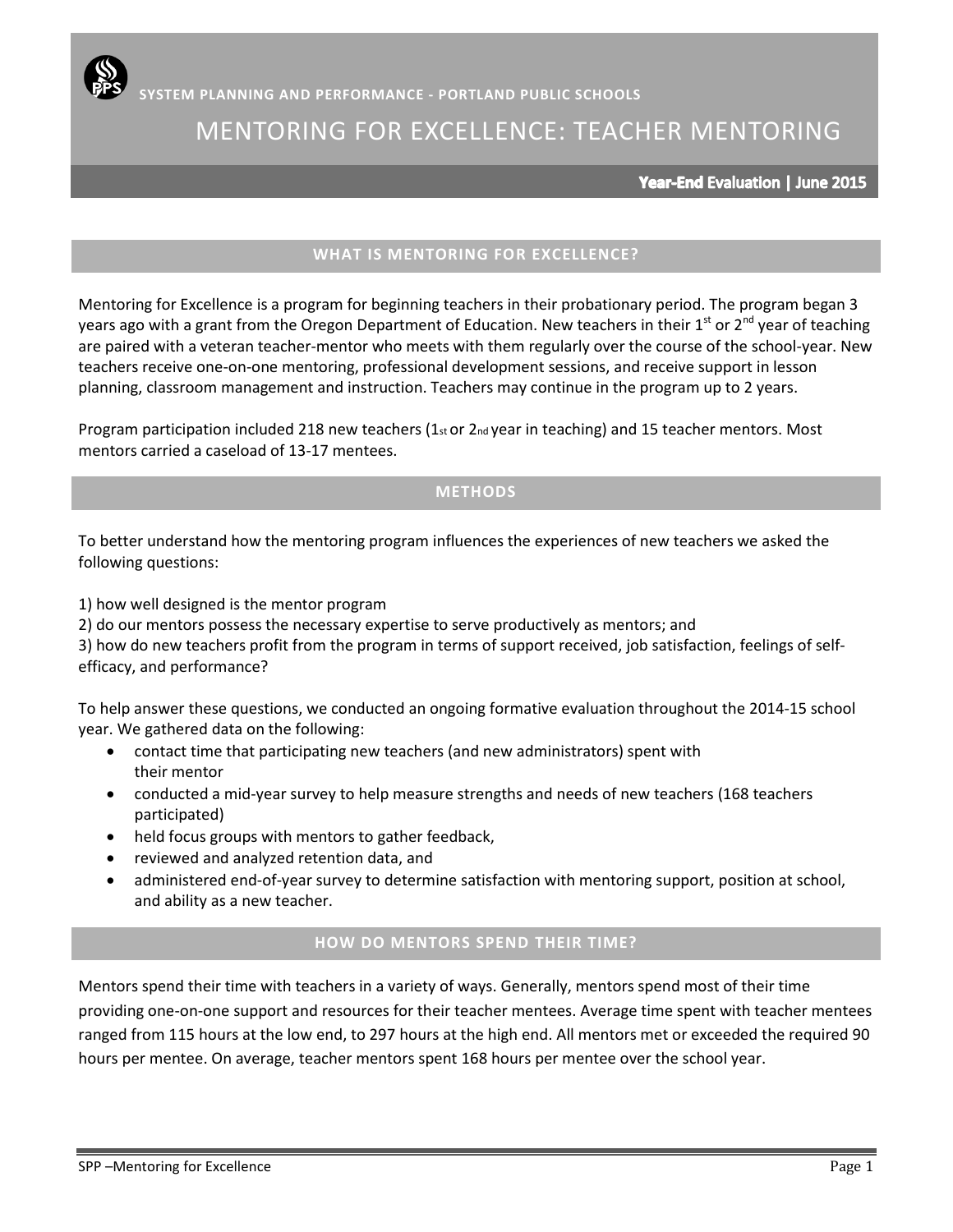| <b>Mentor</b>  | One-to- | <b>Resources</b> | Lesson          | Observation    | Learning       | PD             | Avg per       |
|----------------|---------|------------------|-----------------|----------------|----------------|----------------|---------------|
|                | One     |                  | <b>Planning</b> |                | Lab            |                | <b>Mentee</b> |
| A              | 31      | 53               | 10              | 9              | $\mathbf{1}$   | 12             | 115           |
| B              | 38      | 122              | 3               | 9              | $\mathbf 0$    | 19             | 193           |
| C              | 39      | 135              | 11              | 6              | $\mathbf{1}$   | 5              | 198           |
| D              | 34      | 57               | 3               | 13             | 3              | 24             | 133           |
| E              | 38      | 205              | $\overline{2}$  | 5              | $\mathbf 0$    | 17             | 266           |
| F              | 25      | 72               | 5               | 5              | $\mathbf 0$    | 8              | 116           |
| G              | 40      | 176              | $\overline{2}$  | 3              | $\overline{2}$ | $\overline{4}$ | 226           |
| $\overline{H}$ | 24      | 103              | 13              | 5              | 3              | 9              | 167           |
|                | 42      | 218              | 24              | 5              | $\mathbf{1}$   | $\overline{7}$ | 297           |
| J              | 24      | 59               | 14              | 6              | 1              | 23             | 127           |
| K              | 37      | 91               | $\overline{2}$  | $\overline{2}$ | $\mathbf{1}$   | 23             | 156           |
| L              | 37      | 47               | 16              | 4              | $\overline{2}$ | 9              | 114           |
| M              | 46      | 121              | 6               | 4              | $\mathbf{1}$   | 14             | 192           |
| N              | 41      | 135              | 4               | 6              | $\mathbf{1}$   | 5              | 191           |
| O              | 32      | 77               | $\overline{2}$  | 19             | $\mathbf{1}$   | 33             | 164           |
| Total          | 33      | 105              | 7               | 6              | $\mathbf 1$    | 14             | 168           |

**Table 1: Average Reported Hours in ODE Log by Mentor**

- **60%** of teachers **met weekly in person** with their mentors and **24% met every other week**.
- Typically, meetings with mentors lasted between 30 and 90 minutes. On average, **85%** of teachers met with their mentors for **at least 1 hour**.
- **65%** of teachers shared **weekly email comm**unication and **15% communicated by text**.
- The majority of new teachers reported that the time they spent face-to-face with their mentors was just the right amount of time. **85%** of teachers reported it was **just the right amount**, where only **12% reported that it was not enough**.

## **WHAT WORKED?**

**1. Meeting Teacher Needs**

**Overall, new teachers taking the Mid-Year survey reported that the mentoring program met their needs.** 

- **57% of teachers** reported that mentoring **met most or all of their needs** and **32% reported** that mentoring met **some of their needs**.
- Only **11%** of teachers surveyed reported that mentoring did not meet their needs.
- **77% of teachers** reported that they **felt comfortable approaching** their mentor for help when needed.

The following table shows the analysis from open-ended feedback shared by both new teachers and mentors. Both groups were asked to identify what type of support was provided and what support is still needed.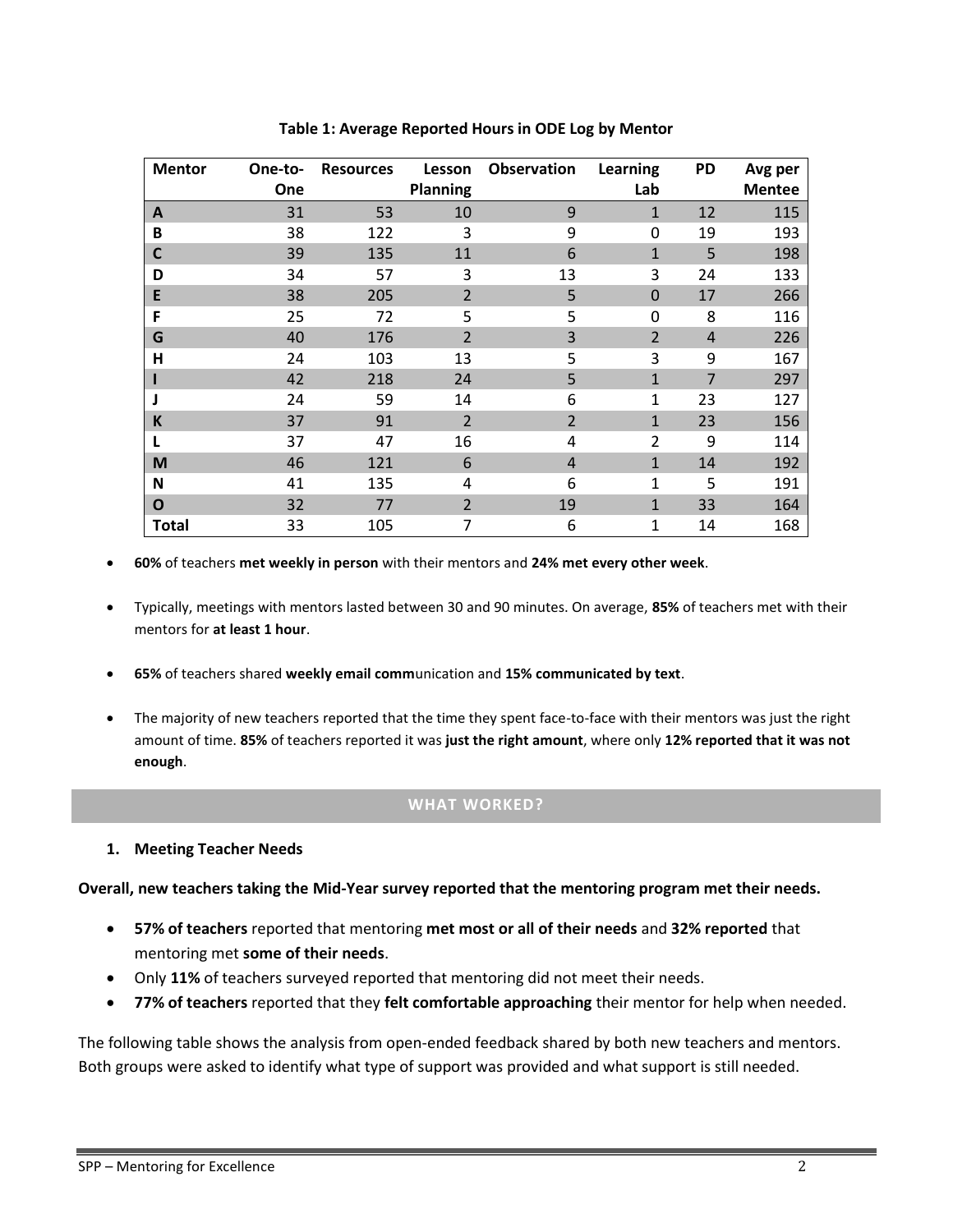# **Table 2: Themes—1 st Year Mentors and New Teachers**

| <b>Support Provided:</b>                            | <b>Support Needed:</b> |
|-----------------------------------------------------|------------------------|
| <b>Building relationships</b>                       | Student engagement*    |
| Encouragement and emotional<br>$\bullet$<br>support | Lesson planning        |
| Problem-solving                                     | Assessment             |
| Finding resources                                   | Curriculum             |
| <b>Student Engagement and</b><br><b>Behavior</b>    | Content Area**         |

\*Student engagement was only identified by mentors.

\*\*Content area was only identified by new teachers.

**Additionally, teachers were asked which mentoring activities were most beneficial to their development as new teachers.** 

- Teachers reported that **one-on-one meetings** and **observations of other teachers** were the most beneficial activities.
- Over **90% of teachers reported** that one-on-one meetings were helpful and **70% reported** that observations of other teachers were helpful.

## **2. Actionable Feedback and Reflection on Practice**

New teachers' open-ended responses offer insight into how these activities are helpful and interconnected. Teachers' responses were coded for patterns related to the types of activities that were most supportive.

- More in-depth analysis revealed that one-on-one meetings were beneficial when they provided an opportunity for **actionable feedback** and **reflection upon teaching practice**.
- Sessions were most helpful when they followed **observations of teaching**.
- Additionally, teachers shared the need for more support in the areas: **assessment, lesson planning and curriculum, and content area.**

*"Now that I have a better idea what I'm supposed to be teaching, and a little more self-knowledge about my methods, I could really use some help with long-term planning, designing formative assessments, and differentiation." -1 st Year Teacher*

## **3. Growth in Teacher Self-Efficacy**

Beginning teachers' reported that mentors helped them become more **aware of their practice, develop strategies to manage their classrooms** and **gain confidence** in their ability as new teachers.

*"Prior to mentoring, I was not sure how I was doing as a teacher. Having my mentor observe me and*  validate what I am doing has helped to boost my confidence. My mentor also provided me with helpful *feedback, advice, and strategies to improve my teaching--in a non-threatening helpful way. I now feel like a competent, successful teacher." –Beginning Teacher*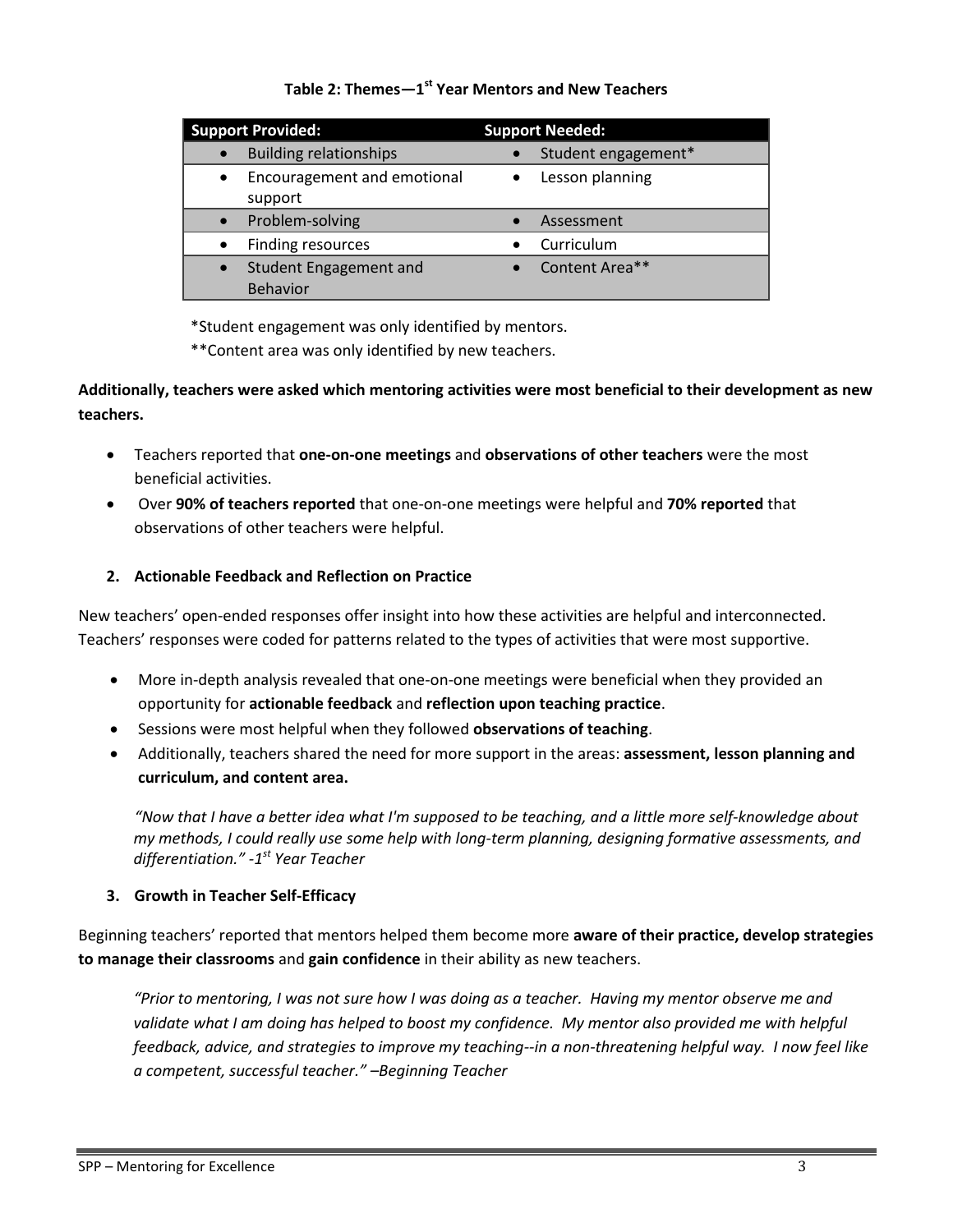Beginning teachers described becoming **more self-aware** as a result of the mentoring they received. Many also **felt validated** by recognizing their strengths in addition to receiving feedback on ways to improve their practice.

*"I feel like I have someone to bounce ideas, thoughts and instincts off of. I often have conversations with my mentor that gets my thinking deeper about things. I feel confident knowing that someone is looking out for me and my students in a non-evaluative way!" –Beginning Teacher*

In addition to open ended responses, beginning teachers were asked to respond to a series of statements, rating their confidence in each area *before mentoring* and *after mentoring*.

- The seven statements measure the level of confidence teachers felt in the following areas: Content Knowledge, Differentiated Instruction, Student Engagement, Student Behavior, Student Learning, Student Performance and Cultural Competency.
- The statements were then combined to form a Teacher Self-Efficacy Scale. The results show a **statistically significant increase** in beginning teachers' level of confidence after mentoring in the 7 areas. These results suggest that mentoring may increase teachers' levels of self-efficacy in their classrooms.

| Items                             | Avg. %              |
|-----------------------------------|---------------------|
|                                   | <b>Increase</b>     |
| <b>Content Knowledge</b>          | 19%*                |
| <b>Differentiated Instruction</b> | 23%*                |
| <b>Student Engagement</b>         | 19%*                |
| <b>Student Behavior</b>           | $21\%$ <sup>*</sup> |
| <b>Student Learning</b>           | 15%*                |
| <b>Student Performance</b>        | 19%*                |
| <b>Cultural Competency</b>        | $13%$ <sup>*</sup>  |

## **Table 3: Teacher Self-Efficacy Scale**

 $N = 146$  \*p ≤.01

# **4. Supporting Teacher Retention and Reducing Turnover**

Overall, beginning teachers were very satisfied with the support they received through the PPS mentoring program. Many teacher respondents in the survey shared that this program was the most important support they received as a new teacher.

*"The mentoring program is the single most important resource that helped me survive through the first year of teaching. Without this program, I would still be struggling as a teacher. However, this year has improved 100% from last and I hope to continue improving my instruction to reach more students every year." –Beginning Teacher*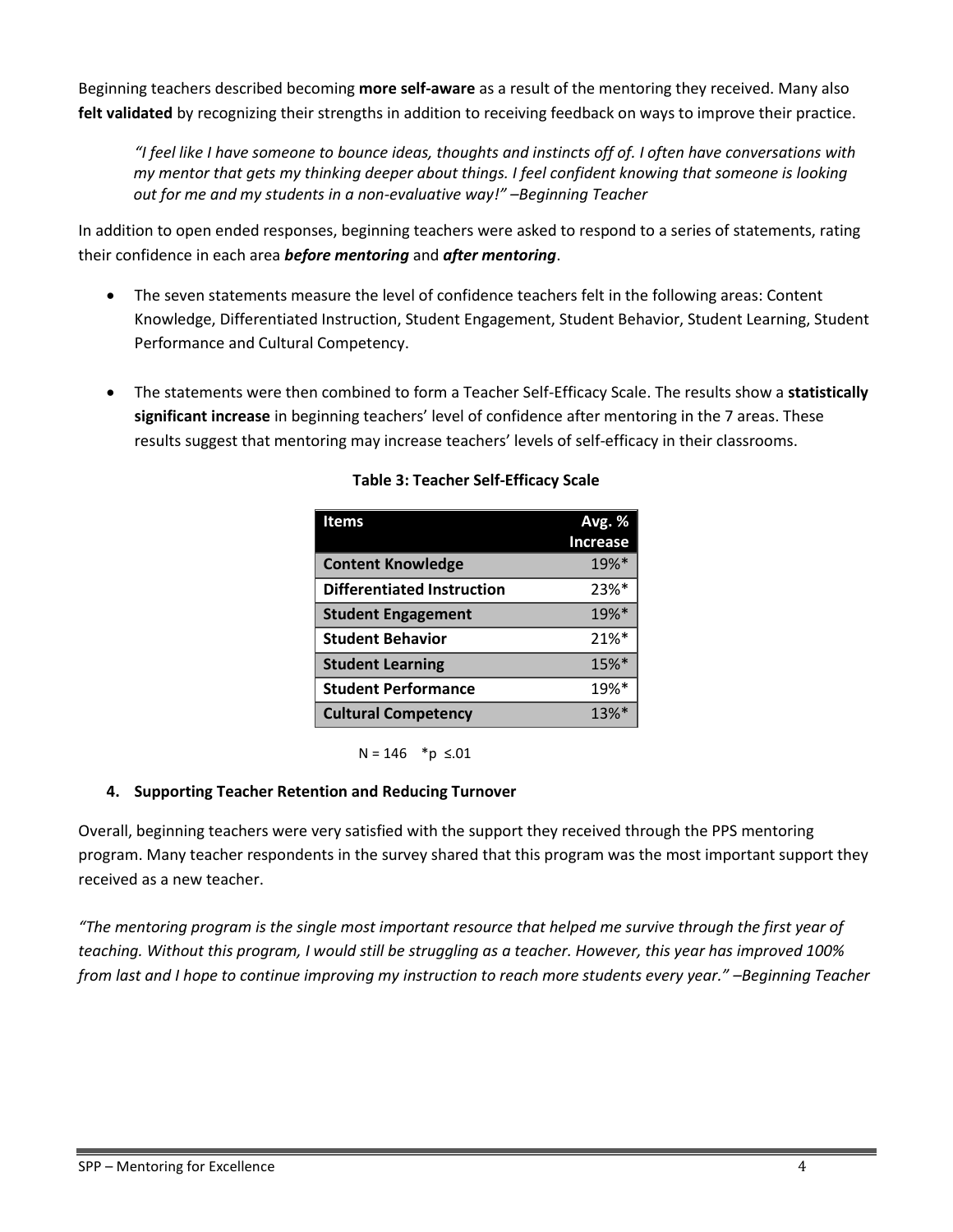Many teachers in the survey described feeling overwhelmed and filled with anxiety as a first year teacher. The mentoring program helped calm their anxieties and provide them with guidance and support.

*"As a first year teacher, doing everything for the first time can be overwhelming, and my mentor helped me through everything and helped me learn from each experience. My mentor teacher provided me with a safe environment to share my experiences and feelings without judgement and worry." –1 st Year Teacher*

Teachers shared that their mentors not only helped them improve their teaching practice and support their students, but their mentors have encouraged them and prevented burn out.



- Over **93%** of teachers reported that they hoped to continue teaching, with only **6%** reporting that they were unsure.
- **Eighty-one percent** of teachers reported that they hoped to continue teaching at the same school.
- **Seventy-four percent** of teachers reported that mentored influenced their decision to stay in the teaching profession. Only **17%** reported that it had **little or no influence** on their decision to stay.
- **96%** of new teachers in the program were still employed as a teacher at PPS after 3 years.
- **94%** of **mentored teachers** were retained in their first year of teaching, compared to **92%** of **nonmentored teachers**.

This feedback suggests that mentoring may positively influence teacher retention and prevent high turnover at the school-level. The mentoring program should continue and consider offering a longer period for mentoring to cover the entire probationary period to prevent turnover.

## **5. Strengths-Based Approach**

Teachers and mentors positively described the strengths-based approach to mentoring. Teachers described feeling validated and at the same time pushed to improve their practice.

*"Having a mentor who came in to really pump me up and to point out all of the things that were actually going*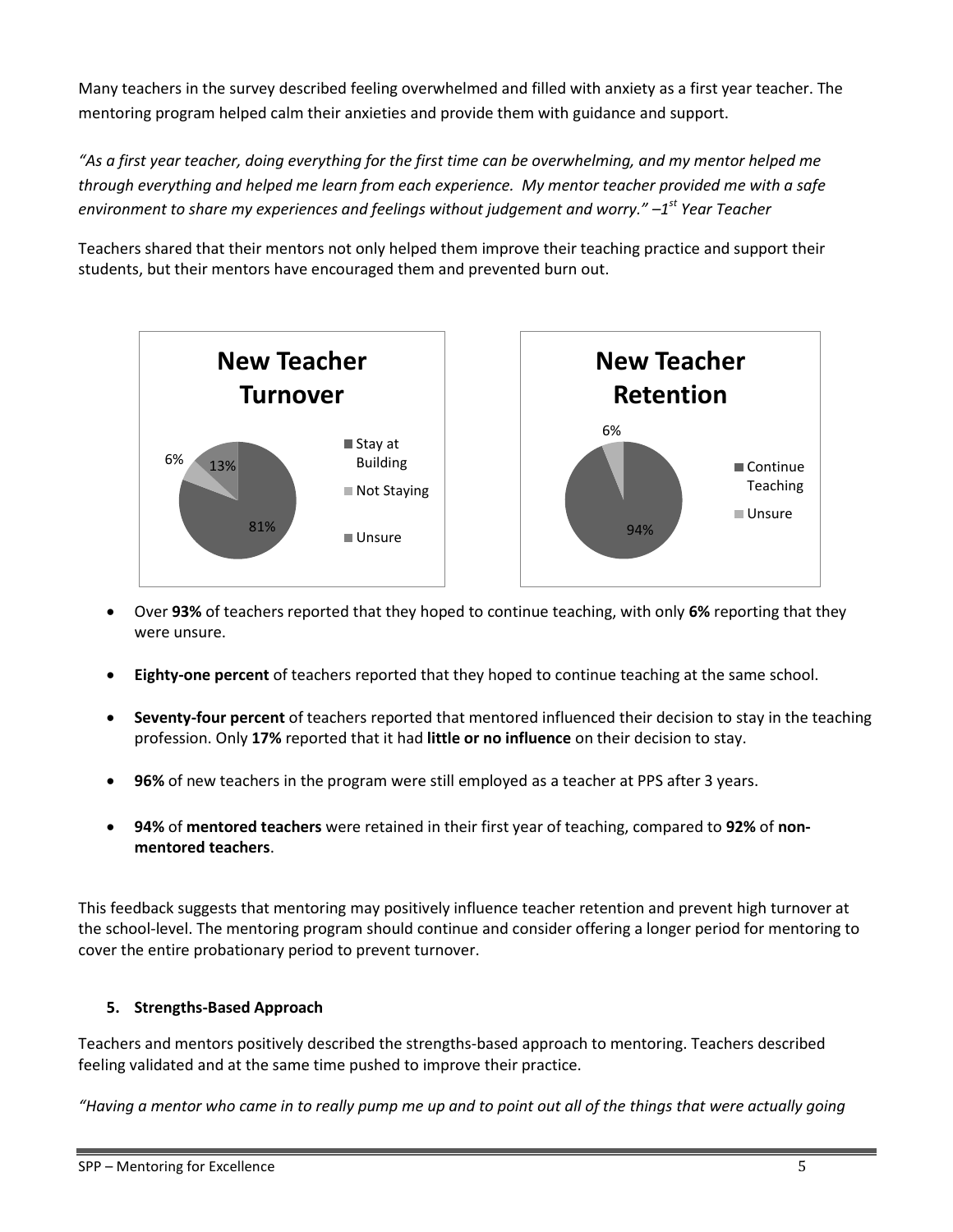*well eased a lot of those fears and made me feel much more capable. It also helped me to focus in on a couple of areas that I wanted to improve on rather than feeling overwhelmed by all of the things I felt I needed to do better." –Beginning Teacher* 

Mentors also described the value of a strengths-based approach and shared how useful the **CAL tool** was in guiding this process. Mentors shared that this was one of the most valuable tools they use in their mentoring work.

*"They [CAL tools] really pushed the work forward and it's especially good for teachers who you know tend to stay in crisis mode and tend to stay in this vortex of negativity…and don't want to work forward, teachers who mire the problem more than doing the work to solve it. And you know well let's try this, and then you can move forward with it."—1 st Year Mentor*

This tool has provided a starting point for mentors to begin conversations with their mentees and follow up on their progress.

- Mentors and teachers suggested that this tool and a **strength-based approach** support **reflection and self-awareness**, which is necessary for improving their practice.
- Both mentors and beginning teachers suggested that there needs to be a more **consistent feedback loop** in order for teachers to feel supported. The tool is useful but only when there is follow-through with actionable steps.

## **CHALLENGES**

- **1. Caseload Distribution and Scheduling**
	- One area in which mentors felt strongly about was the distribution of caseload. Most mentors had between **14-16 mentors**, located at various schools throughout PPS. Although it is difficult to know where new teachers will be located, this area should be addressed.
	- Mentors agreed that having fewer mentees at fewer schools would make the job more manageable and increase their flexibility.

*"I feel like there's four people every week, I feel like I have to rotate who's going to get the short end of the stick that week. And I just, I just put them on rotation. Just so everyone is equally getting it."* 

## **2. Relationships and Growth**

- Mentors discussed the need to establish relationships with their mentees, which encompassed the first part of the school year. Some mentors felt frustrated that the change in their mentees was moving very slowly. While this is a necessary part of the work, planning for and intentionally integrating relationship building early in the process may help the work move faster with mentees.
- Hosting a mentor/mentee orientation or team building session may allow new teachers a time to deal with some of the early challenges of teaching, build trust with their mentor and connect to a support group outside of their building.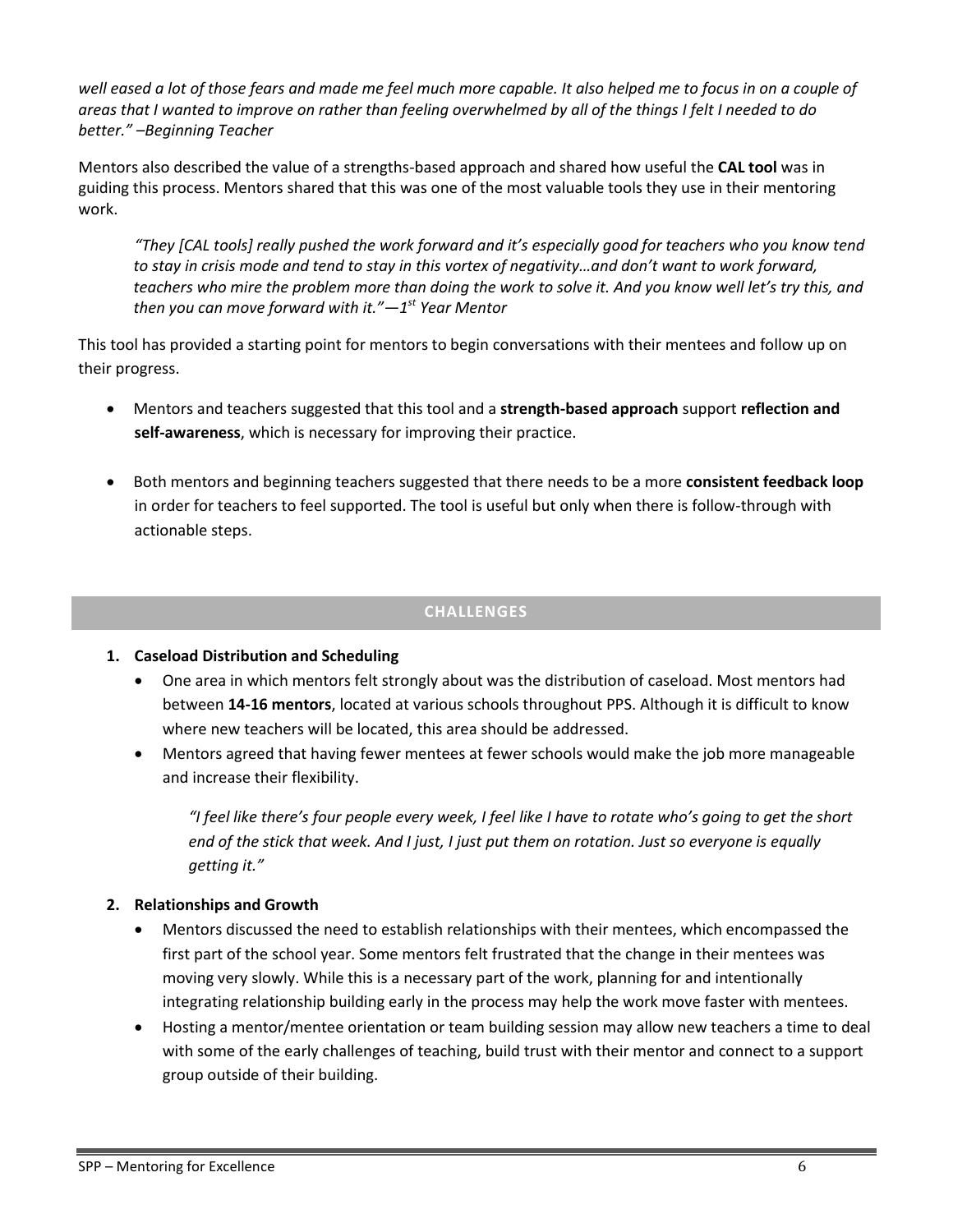The orientation could also be used to go over expectations and guidelines for the program and PSU credit, which was a concern among mentors. Having clear expectations of the mentoring relationship could help move the forward by having consistency across mentoring relationships.

### **3. Systemic Challenges**

Teachers and mentors expressed feeling discouraged and overwhelmed by some of the systemic challenges of which they did not have control over.

 Both groups discussed challenges with **administrators or colleagues** in their building**, limited resources** and **dysfunctional teams**. Mentors described the tremendous challenge new teachers face at their buildings.

"So I'm glad that they get the mentoring. They should all have to do it, because they get the [worst] *placements usually. I mean, were you guys looking for chairs at the beginning of the year, because they're weren't chairs in their room?! I mean I did!" –1st Year Mentor*

- In some cases mentors and new teachers described **buildings and classrooms having limited resources and access to curriculum**. This challenged new teachers and mentors helped support them in finding and accessing these resources so they could start teaching.
- Additionally, mentors described the difference **the building leadership and team of teachers** has on the experience of beginning teachers.

Mentors helped beginning teachers navigate some of the systemic challenges and relationships within their building. Many mentors described this as their primary role for the first few months of the school year.

# **NEXT STEPS**

## **Caseload and Mentor/Mentee Matching**

One important issue that emerged from both the Mentor Focus groups and New Teacher Mid-Year Survey was the challenge of heavy caseloads and the geographic distance mentors have to travel. This not only adds stress to the mentor's work, but decreases the amount of time and frequency mentors have to meet with teachers. Mentors are not always able to follow up with their mentees on a consistent basis.

Pairing new teachers with mentors is a difficult task considering the fluidity of hiring new teaching staff each year. One strategy to help deal with this challenge would be to coordinate with Systems Planning and Performance during late summer when staffing is more formalized to coordinate the caseload distribution of mentors. PPS Systems Planning & Performance has developed a formula to determine staffing in the district which could be used as a resource to aid mentor/mentee matching.